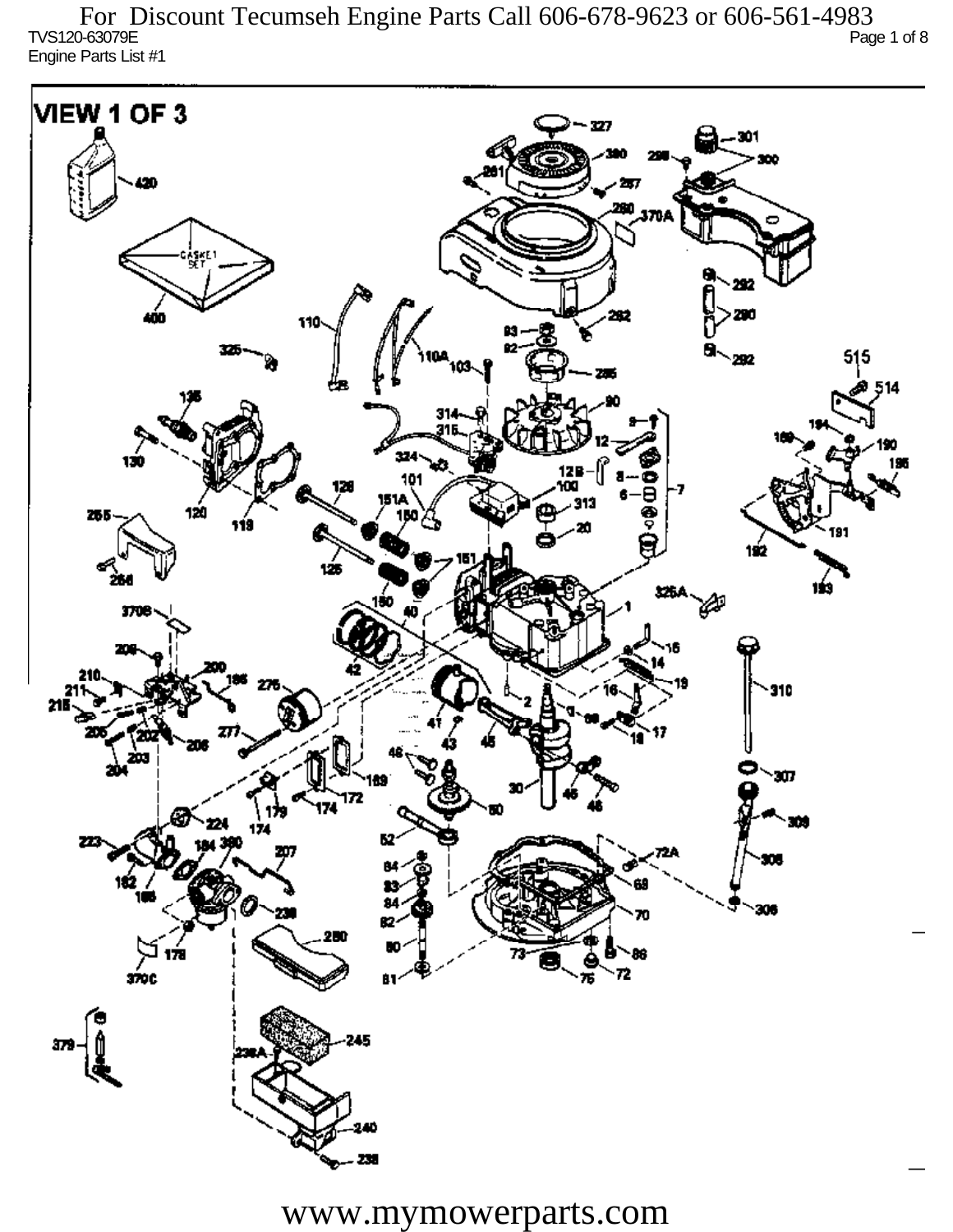| Cylinder (Incl. 2 & 20) (2-13/16")<br>1 33968B<br>2 26727<br>Pin, Dowel<br>6 33734<br>Element, Breather<br>7 34214A<br>Breather Ass'y. (Incl. 6, 8, 9, 12, & 12A)<br>8 33735<br>* Gasket, Breather<br>9 30200<br>Screw, 10-24 x 9/16"<br>12 33886<br>Tube, Breather<br>14 28277<br>Washer, Flat<br>15 30589<br>Rod, Governor (Incl. 14)<br>16 31383A<br>Lever, Governor<br>17 31335<br>Clamp, Governor lever<br>18 650548<br>Screw, 8-32 x 5/16"<br>19 31361<br>Spring, Extension<br>20 32600<br>Seal, Oil<br>30 34570A<br>Crankshaft<br>32 32323<br>Washer, Thrust NOTE: This thrust washer maynot be<br>required if a new crankshafthas been installed. Check the<br>proper Mechanic's Handbook for acceptable end play. Use<br>this .010" thrust washer if excess end play is measured.<br>40 34535<br>Piston, Pin & Ring Set (Std.) (2-13/1 6")<br>40 34536<br>Piston, Pin & Ring Set (.010" OS)<br>40 34537<br>Piston, Pin & Ring Set (.020" OS)<br>41 33562B<br>Piston & Pin Ass'y (Incl. 43) (Std.) (2 -13/16")<br>41 33563B<br>Piston & Pin Ass'y. (Incl. 43) (.010" OS)<br>Piston & Pin Ass'y. (Incl. 43) (.020" OS)<br>41 33564B<br>42 33567<br>Ring Set (Std.) (2-13/16" Bore)<br>42 33568<br>Ring Set (.010" OS)<br>Ring Set (.020" OS)<br>42 33569<br>43 20381<br>Ring, Piston pin retaining<br>45 32875<br>Rod Assy., Connecting (Incl. 46)<br>46 32610A<br>Bolt, Connecting rod<br>48 27241<br>Lifter, Valve<br>Camshaft (MCR)<br>50 33553<br>52 29914<br>Oil Pump Assy.<br>69 35261<br>* Gasket, Mounting flange<br>70 34311C<br>Flange Ass'y. (Incl. 72, 72A, 73, 75 & 80)<br>Plug, Oil drain (Incl. 73)<br>72 30572<br>73 28833<br>* Drain Plug Gasket (Not req. W/plastic plug)<br>75 27897<br>Seal, Oil<br>80 30574<br>Shaft, Governor<br>81 30590A<br>Washer, Flat<br>82 30591<br>Gear Assy., Governor (Incl. 81)<br>83 30588A<br>Spool, Governor<br>Ring, Retaining<br>84 29193<br>86 650488<br>Screw, 1/4-20 x 1-1/4"<br>89 611004<br><b>Flywheel Key</b><br>90 611046A<br><b>Flywheel</b><br>92 650815<br>Washer, Belleville<br>93 650816<br>Nut, Flywheel<br>100 34443A<br>Solid State Ignition<br>100 730207<br>Magneto-to-Solid State Conv. Kit (Includes solid state<br>module, solid state flywheel key, and instructions.) (Use as<br>required on external ignition engines only.)<br>101 610118<br>Cover, Spark plug (Use as required)<br>103 650814<br>Screw, Torx T-15, 10-24 x 1"<br><b>Ground Wire</b><br>110 34231<br>118 730194<br>Rope Guide Kit (Use as required)<br>www.mymowerparts.com | Ref # Part Number | Qty Description |
|----------------------------------------------------------------------------------------------------------------------------------------------------------------------------------------------------------------------------------------------------------------------------------------------------------------------------------------------------------------------------------------------------------------------------------------------------------------------------------------------------------------------------------------------------------------------------------------------------------------------------------------------------------------------------------------------------------------------------------------------------------------------------------------------------------------------------------------------------------------------------------------------------------------------------------------------------------------------------------------------------------------------------------------------------------------------------------------------------------------------------------------------------------------------------------------------------------------------------------------------------------------------------------------------------------------------------------------------------------------------------------------------------------------------------------------------------------------------------------------------------------------------------------------------------------------------------------------------------------------------------------------------------------------------------------------------------------------------------------------------------------------------------------------------------------------------------------------------------------------------------------------------------------------------------------------------------------------------------------------------------------------------------------------------------------------------------------------------------------------------------------------------------------------------------------------------------------------------------------------------------------------------------------------------------------------------------------------------------------------------------------------------------------------------------------------------------------------------------------------------------------------------------------|-------------------|-----------------|
|                                                                                                                                                                                                                                                                                                                                                                                                                                                                                                                                                                                                                                                                                                                                                                                                                                                                                                                                                                                                                                                                                                                                                                                                                                                                                                                                                                                                                                                                                                                                                                                                                                                                                                                                                                                                                                                                                                                                                                                                                                                                                                                                                                                                                                                                                                                                                                                                                                                                                                                                  |                   |                 |
|                                                                                                                                                                                                                                                                                                                                                                                                                                                                                                                                                                                                                                                                                                                                                                                                                                                                                                                                                                                                                                                                                                                                                                                                                                                                                                                                                                                                                                                                                                                                                                                                                                                                                                                                                                                                                                                                                                                                                                                                                                                                                                                                                                                                                                                                                                                                                                                                                                                                                                                                  |                   |                 |
|                                                                                                                                                                                                                                                                                                                                                                                                                                                                                                                                                                                                                                                                                                                                                                                                                                                                                                                                                                                                                                                                                                                                                                                                                                                                                                                                                                                                                                                                                                                                                                                                                                                                                                                                                                                                                                                                                                                                                                                                                                                                                                                                                                                                                                                                                                                                                                                                                                                                                                                                  |                   |                 |
|                                                                                                                                                                                                                                                                                                                                                                                                                                                                                                                                                                                                                                                                                                                                                                                                                                                                                                                                                                                                                                                                                                                                                                                                                                                                                                                                                                                                                                                                                                                                                                                                                                                                                                                                                                                                                                                                                                                                                                                                                                                                                                                                                                                                                                                                                                                                                                                                                                                                                                                                  |                   |                 |
|                                                                                                                                                                                                                                                                                                                                                                                                                                                                                                                                                                                                                                                                                                                                                                                                                                                                                                                                                                                                                                                                                                                                                                                                                                                                                                                                                                                                                                                                                                                                                                                                                                                                                                                                                                                                                                                                                                                                                                                                                                                                                                                                                                                                                                                                                                                                                                                                                                                                                                                                  |                   |                 |
|                                                                                                                                                                                                                                                                                                                                                                                                                                                                                                                                                                                                                                                                                                                                                                                                                                                                                                                                                                                                                                                                                                                                                                                                                                                                                                                                                                                                                                                                                                                                                                                                                                                                                                                                                                                                                                                                                                                                                                                                                                                                                                                                                                                                                                                                                                                                                                                                                                                                                                                                  |                   |                 |
|                                                                                                                                                                                                                                                                                                                                                                                                                                                                                                                                                                                                                                                                                                                                                                                                                                                                                                                                                                                                                                                                                                                                                                                                                                                                                                                                                                                                                                                                                                                                                                                                                                                                                                                                                                                                                                                                                                                                                                                                                                                                                                                                                                                                                                                                                                                                                                                                                                                                                                                                  |                   |                 |
|                                                                                                                                                                                                                                                                                                                                                                                                                                                                                                                                                                                                                                                                                                                                                                                                                                                                                                                                                                                                                                                                                                                                                                                                                                                                                                                                                                                                                                                                                                                                                                                                                                                                                                                                                                                                                                                                                                                                                                                                                                                                                                                                                                                                                                                                                                                                                                                                                                                                                                                                  |                   |                 |
|                                                                                                                                                                                                                                                                                                                                                                                                                                                                                                                                                                                                                                                                                                                                                                                                                                                                                                                                                                                                                                                                                                                                                                                                                                                                                                                                                                                                                                                                                                                                                                                                                                                                                                                                                                                                                                                                                                                                                                                                                                                                                                                                                                                                                                                                                                                                                                                                                                                                                                                                  |                   |                 |
|                                                                                                                                                                                                                                                                                                                                                                                                                                                                                                                                                                                                                                                                                                                                                                                                                                                                                                                                                                                                                                                                                                                                                                                                                                                                                                                                                                                                                                                                                                                                                                                                                                                                                                                                                                                                                                                                                                                                                                                                                                                                                                                                                                                                                                                                                                                                                                                                                                                                                                                                  |                   |                 |
|                                                                                                                                                                                                                                                                                                                                                                                                                                                                                                                                                                                                                                                                                                                                                                                                                                                                                                                                                                                                                                                                                                                                                                                                                                                                                                                                                                                                                                                                                                                                                                                                                                                                                                                                                                                                                                                                                                                                                                                                                                                                                                                                                                                                                                                                                                                                                                                                                                                                                                                                  |                   |                 |
|                                                                                                                                                                                                                                                                                                                                                                                                                                                                                                                                                                                                                                                                                                                                                                                                                                                                                                                                                                                                                                                                                                                                                                                                                                                                                                                                                                                                                                                                                                                                                                                                                                                                                                                                                                                                                                                                                                                                                                                                                                                                                                                                                                                                                                                                                                                                                                                                                                                                                                                                  |                   |                 |
|                                                                                                                                                                                                                                                                                                                                                                                                                                                                                                                                                                                                                                                                                                                                                                                                                                                                                                                                                                                                                                                                                                                                                                                                                                                                                                                                                                                                                                                                                                                                                                                                                                                                                                                                                                                                                                                                                                                                                                                                                                                                                                                                                                                                                                                                                                                                                                                                                                                                                                                                  |                   |                 |
|                                                                                                                                                                                                                                                                                                                                                                                                                                                                                                                                                                                                                                                                                                                                                                                                                                                                                                                                                                                                                                                                                                                                                                                                                                                                                                                                                                                                                                                                                                                                                                                                                                                                                                                                                                                                                                                                                                                                                                                                                                                                                                                                                                                                                                                                                                                                                                                                                                                                                                                                  |                   |                 |
|                                                                                                                                                                                                                                                                                                                                                                                                                                                                                                                                                                                                                                                                                                                                                                                                                                                                                                                                                                                                                                                                                                                                                                                                                                                                                                                                                                                                                                                                                                                                                                                                                                                                                                                                                                                                                                                                                                                                                                                                                                                                                                                                                                                                                                                                                                                                                                                                                                                                                                                                  |                   |                 |
|                                                                                                                                                                                                                                                                                                                                                                                                                                                                                                                                                                                                                                                                                                                                                                                                                                                                                                                                                                                                                                                                                                                                                                                                                                                                                                                                                                                                                                                                                                                                                                                                                                                                                                                                                                                                                                                                                                                                                                                                                                                                                                                                                                                                                                                                                                                                                                                                                                                                                                                                  |                   |                 |
|                                                                                                                                                                                                                                                                                                                                                                                                                                                                                                                                                                                                                                                                                                                                                                                                                                                                                                                                                                                                                                                                                                                                                                                                                                                                                                                                                                                                                                                                                                                                                                                                                                                                                                                                                                                                                                                                                                                                                                                                                                                                                                                                                                                                                                                                                                                                                                                                                                                                                                                                  |                   |                 |
|                                                                                                                                                                                                                                                                                                                                                                                                                                                                                                                                                                                                                                                                                                                                                                                                                                                                                                                                                                                                                                                                                                                                                                                                                                                                                                                                                                                                                                                                                                                                                                                                                                                                                                                                                                                                                                                                                                                                                                                                                                                                                                                                                                                                                                                                                                                                                                                                                                                                                                                                  |                   |                 |
|                                                                                                                                                                                                                                                                                                                                                                                                                                                                                                                                                                                                                                                                                                                                                                                                                                                                                                                                                                                                                                                                                                                                                                                                                                                                                                                                                                                                                                                                                                                                                                                                                                                                                                                                                                                                                                                                                                                                                                                                                                                                                                                                                                                                                                                                                                                                                                                                                                                                                                                                  |                   |                 |
|                                                                                                                                                                                                                                                                                                                                                                                                                                                                                                                                                                                                                                                                                                                                                                                                                                                                                                                                                                                                                                                                                                                                                                                                                                                                                                                                                                                                                                                                                                                                                                                                                                                                                                                                                                                                                                                                                                                                                                                                                                                                                                                                                                                                                                                                                                                                                                                                                                                                                                                                  |                   |                 |
|                                                                                                                                                                                                                                                                                                                                                                                                                                                                                                                                                                                                                                                                                                                                                                                                                                                                                                                                                                                                                                                                                                                                                                                                                                                                                                                                                                                                                                                                                                                                                                                                                                                                                                                                                                                                                                                                                                                                                                                                                                                                                                                                                                                                                                                                                                                                                                                                                                                                                                                                  |                   |                 |
|                                                                                                                                                                                                                                                                                                                                                                                                                                                                                                                                                                                                                                                                                                                                                                                                                                                                                                                                                                                                                                                                                                                                                                                                                                                                                                                                                                                                                                                                                                                                                                                                                                                                                                                                                                                                                                                                                                                                                                                                                                                                                                                                                                                                                                                                                                                                                                                                                                                                                                                                  |                   |                 |
|                                                                                                                                                                                                                                                                                                                                                                                                                                                                                                                                                                                                                                                                                                                                                                                                                                                                                                                                                                                                                                                                                                                                                                                                                                                                                                                                                                                                                                                                                                                                                                                                                                                                                                                                                                                                                                                                                                                                                                                                                                                                                                                                                                                                                                                                                                                                                                                                                                                                                                                                  |                   |                 |
|                                                                                                                                                                                                                                                                                                                                                                                                                                                                                                                                                                                                                                                                                                                                                                                                                                                                                                                                                                                                                                                                                                                                                                                                                                                                                                                                                                                                                                                                                                                                                                                                                                                                                                                                                                                                                                                                                                                                                                                                                                                                                                                                                                                                                                                                                                                                                                                                                                                                                                                                  |                   |                 |
|                                                                                                                                                                                                                                                                                                                                                                                                                                                                                                                                                                                                                                                                                                                                                                                                                                                                                                                                                                                                                                                                                                                                                                                                                                                                                                                                                                                                                                                                                                                                                                                                                                                                                                                                                                                                                                                                                                                                                                                                                                                                                                                                                                                                                                                                                                                                                                                                                                                                                                                                  |                   |                 |
|                                                                                                                                                                                                                                                                                                                                                                                                                                                                                                                                                                                                                                                                                                                                                                                                                                                                                                                                                                                                                                                                                                                                                                                                                                                                                                                                                                                                                                                                                                                                                                                                                                                                                                                                                                                                                                                                                                                                                                                                                                                                                                                                                                                                                                                                                                                                                                                                                                                                                                                                  |                   |                 |
|                                                                                                                                                                                                                                                                                                                                                                                                                                                                                                                                                                                                                                                                                                                                                                                                                                                                                                                                                                                                                                                                                                                                                                                                                                                                                                                                                                                                                                                                                                                                                                                                                                                                                                                                                                                                                                                                                                                                                                                                                                                                                                                                                                                                                                                                                                                                                                                                                                                                                                                                  |                   |                 |
|                                                                                                                                                                                                                                                                                                                                                                                                                                                                                                                                                                                                                                                                                                                                                                                                                                                                                                                                                                                                                                                                                                                                                                                                                                                                                                                                                                                                                                                                                                                                                                                                                                                                                                                                                                                                                                                                                                                                                                                                                                                                                                                                                                                                                                                                                                                                                                                                                                                                                                                                  |                   |                 |
|                                                                                                                                                                                                                                                                                                                                                                                                                                                                                                                                                                                                                                                                                                                                                                                                                                                                                                                                                                                                                                                                                                                                                                                                                                                                                                                                                                                                                                                                                                                                                                                                                                                                                                                                                                                                                                                                                                                                                                                                                                                                                                                                                                                                                                                                                                                                                                                                                                                                                                                                  |                   |                 |
|                                                                                                                                                                                                                                                                                                                                                                                                                                                                                                                                                                                                                                                                                                                                                                                                                                                                                                                                                                                                                                                                                                                                                                                                                                                                                                                                                                                                                                                                                                                                                                                                                                                                                                                                                                                                                                                                                                                                                                                                                                                                                                                                                                                                                                                                                                                                                                                                                                                                                                                                  |                   |                 |
|                                                                                                                                                                                                                                                                                                                                                                                                                                                                                                                                                                                                                                                                                                                                                                                                                                                                                                                                                                                                                                                                                                                                                                                                                                                                                                                                                                                                                                                                                                                                                                                                                                                                                                                                                                                                                                                                                                                                                                                                                                                                                                                                                                                                                                                                                                                                                                                                                                                                                                                                  |                   |                 |
|                                                                                                                                                                                                                                                                                                                                                                                                                                                                                                                                                                                                                                                                                                                                                                                                                                                                                                                                                                                                                                                                                                                                                                                                                                                                                                                                                                                                                                                                                                                                                                                                                                                                                                                                                                                                                                                                                                                                                                                                                                                                                                                                                                                                                                                                                                                                                                                                                                                                                                                                  |                   |                 |
|                                                                                                                                                                                                                                                                                                                                                                                                                                                                                                                                                                                                                                                                                                                                                                                                                                                                                                                                                                                                                                                                                                                                                                                                                                                                                                                                                                                                                                                                                                                                                                                                                                                                                                                                                                                                                                                                                                                                                                                                                                                                                                                                                                                                                                                                                                                                                                                                                                                                                                                                  |                   |                 |
|                                                                                                                                                                                                                                                                                                                                                                                                                                                                                                                                                                                                                                                                                                                                                                                                                                                                                                                                                                                                                                                                                                                                                                                                                                                                                                                                                                                                                                                                                                                                                                                                                                                                                                                                                                                                                                                                                                                                                                                                                                                                                                                                                                                                                                                                                                                                                                                                                                                                                                                                  |                   |                 |
|                                                                                                                                                                                                                                                                                                                                                                                                                                                                                                                                                                                                                                                                                                                                                                                                                                                                                                                                                                                                                                                                                                                                                                                                                                                                                                                                                                                                                                                                                                                                                                                                                                                                                                                                                                                                                                                                                                                                                                                                                                                                                                                                                                                                                                                                                                                                                                                                                                                                                                                                  |                   |                 |
|                                                                                                                                                                                                                                                                                                                                                                                                                                                                                                                                                                                                                                                                                                                                                                                                                                                                                                                                                                                                                                                                                                                                                                                                                                                                                                                                                                                                                                                                                                                                                                                                                                                                                                                                                                                                                                                                                                                                                                                                                                                                                                                                                                                                                                                                                                                                                                                                                                                                                                                                  |                   |                 |
|                                                                                                                                                                                                                                                                                                                                                                                                                                                                                                                                                                                                                                                                                                                                                                                                                                                                                                                                                                                                                                                                                                                                                                                                                                                                                                                                                                                                                                                                                                                                                                                                                                                                                                                                                                                                                                                                                                                                                                                                                                                                                                                                                                                                                                                                                                                                                                                                                                                                                                                                  |                   |                 |
|                                                                                                                                                                                                                                                                                                                                                                                                                                                                                                                                                                                                                                                                                                                                                                                                                                                                                                                                                                                                                                                                                                                                                                                                                                                                                                                                                                                                                                                                                                                                                                                                                                                                                                                                                                                                                                                                                                                                                                                                                                                                                                                                                                                                                                                                                                                                                                                                                                                                                                                                  |                   |                 |
|                                                                                                                                                                                                                                                                                                                                                                                                                                                                                                                                                                                                                                                                                                                                                                                                                                                                                                                                                                                                                                                                                                                                                                                                                                                                                                                                                                                                                                                                                                                                                                                                                                                                                                                                                                                                                                                                                                                                                                                                                                                                                                                                                                                                                                                                                                                                                                                                                                                                                                                                  |                   |                 |
|                                                                                                                                                                                                                                                                                                                                                                                                                                                                                                                                                                                                                                                                                                                                                                                                                                                                                                                                                                                                                                                                                                                                                                                                                                                                                                                                                                                                                                                                                                                                                                                                                                                                                                                                                                                                                                                                                                                                                                                                                                                                                                                                                                                                                                                                                                                                                                                                                                                                                                                                  |                   |                 |
|                                                                                                                                                                                                                                                                                                                                                                                                                                                                                                                                                                                                                                                                                                                                                                                                                                                                                                                                                                                                                                                                                                                                                                                                                                                                                                                                                                                                                                                                                                                                                                                                                                                                                                                                                                                                                                                                                                                                                                                                                                                                                                                                                                                                                                                                                                                                                                                                                                                                                                                                  |                   |                 |
|                                                                                                                                                                                                                                                                                                                                                                                                                                                                                                                                                                                                                                                                                                                                                                                                                                                                                                                                                                                                                                                                                                                                                                                                                                                                                                                                                                                                                                                                                                                                                                                                                                                                                                                                                                                                                                                                                                                                                                                                                                                                                                                                                                                                                                                                                                                                                                                                                                                                                                                                  |                   |                 |
|                                                                                                                                                                                                                                                                                                                                                                                                                                                                                                                                                                                                                                                                                                                                                                                                                                                                                                                                                                                                                                                                                                                                                                                                                                                                                                                                                                                                                                                                                                                                                                                                                                                                                                                                                                                                                                                                                                                                                                                                                                                                                                                                                                                                                                                                                                                                                                                                                                                                                                                                  |                   |                 |
|                                                                                                                                                                                                                                                                                                                                                                                                                                                                                                                                                                                                                                                                                                                                                                                                                                                                                                                                                                                                                                                                                                                                                                                                                                                                                                                                                                                                                                                                                                                                                                                                                                                                                                                                                                                                                                                                                                                                                                                                                                                                                                                                                                                                                                                                                                                                                                                                                                                                                                                                  |                   |                 |
|                                                                                                                                                                                                                                                                                                                                                                                                                                                                                                                                                                                                                                                                                                                                                                                                                                                                                                                                                                                                                                                                                                                                                                                                                                                                                                                                                                                                                                                                                                                                                                                                                                                                                                                                                                                                                                                                                                                                                                                                                                                                                                                                                                                                                                                                                                                                                                                                                                                                                                                                  |                   |                 |
|                                                                                                                                                                                                                                                                                                                                                                                                                                                                                                                                                                                                                                                                                                                                                                                                                                                                                                                                                                                                                                                                                                                                                                                                                                                                                                                                                                                                                                                                                                                                                                                                                                                                                                                                                                                                                                                                                                                                                                                                                                                                                                                                                                                                                                                                                                                                                                                                                                                                                                                                  |                   |                 |
|                                                                                                                                                                                                                                                                                                                                                                                                                                                                                                                                                                                                                                                                                                                                                                                                                                                                                                                                                                                                                                                                                                                                                                                                                                                                                                                                                                                                                                                                                                                                                                                                                                                                                                                                                                                                                                                                                                                                                                                                                                                                                                                                                                                                                                                                                                                                                                                                                                                                                                                                  |                   |                 |
|                                                                                                                                                                                                                                                                                                                                                                                                                                                                                                                                                                                                                                                                                                                                                                                                                                                                                                                                                                                                                                                                                                                                                                                                                                                                                                                                                                                                                                                                                                                                                                                                                                                                                                                                                                                                                                                                                                                                                                                                                                                                                                                                                                                                                                                                                                                                                                                                                                                                                                                                  |                   |                 |
|                                                                                                                                                                                                                                                                                                                                                                                                                                                                                                                                                                                                                                                                                                                                                                                                                                                                                                                                                                                                                                                                                                                                                                                                                                                                                                                                                                                                                                                                                                                                                                                                                                                                                                                                                                                                                                                                                                                                                                                                                                                                                                                                                                                                                                                                                                                                                                                                                                                                                                                                  |                   |                 |
|                                                                                                                                                                                                                                                                                                                                                                                                                                                                                                                                                                                                                                                                                                                                                                                                                                                                                                                                                                                                                                                                                                                                                                                                                                                                                                                                                                                                                                                                                                                                                                                                                                                                                                                                                                                                                                                                                                                                                                                                                                                                                                                                                                                                                                                                                                                                                                                                                                                                                                                                  |                   |                 |
|                                                                                                                                                                                                                                                                                                                                                                                                                                                                                                                                                                                                                                                                                                                                                                                                                                                                                                                                                                                                                                                                                                                                                                                                                                                                                                                                                                                                                                                                                                                                                                                                                                                                                                                                                                                                                                                                                                                                                                                                                                                                                                                                                                                                                                                                                                                                                                                                                                                                                                                                  |                   |                 |
|                                                                                                                                                                                                                                                                                                                                                                                                                                                                                                                                                                                                                                                                                                                                                                                                                                                                                                                                                                                                                                                                                                                                                                                                                                                                                                                                                                                                                                                                                                                                                                                                                                                                                                                                                                                                                                                                                                                                                                                                                                                                                                                                                                                                                                                                                                                                                                                                                                                                                                                                  |                   |                 |
|                                                                                                                                                                                                                                                                                                                                                                                                                                                                                                                                                                                                                                                                                                                                                                                                                                                                                                                                                                                                                                                                                                                                                                                                                                                                                                                                                                                                                                                                                                                                                                                                                                                                                                                                                                                                                                                                                                                                                                                                                                                                                                                                                                                                                                                                                                                                                                                                                                                                                                                                  |                   |                 |
|                                                                                                                                                                                                                                                                                                                                                                                                                                                                                                                                                                                                                                                                                                                                                                                                                                                                                                                                                                                                                                                                                                                                                                                                                                                                                                                                                                                                                                                                                                                                                                                                                                                                                                                                                                                                                                                                                                                                                                                                                                                                                                                                                                                                                                                                                                                                                                                                                                                                                                                                  |                   |                 |
|                                                                                                                                                                                                                                                                                                                                                                                                                                                                                                                                                                                                                                                                                                                                                                                                                                                                                                                                                                                                                                                                                                                                                                                                                                                                                                                                                                                                                                                                                                                                                                                                                                                                                                                                                                                                                                                                                                                                                                                                                                                                                                                                                                                                                                                                                                                                                                                                                                                                                                                                  |                   |                 |
|                                                                                                                                                                                                                                                                                                                                                                                                                                                                                                                                                                                                                                                                                                                                                                                                                                                                                                                                                                                                                                                                                                                                                                                                                                                                                                                                                                                                                                                                                                                                                                                                                                                                                                                                                                                                                                                                                                                                                                                                                                                                                                                                                                                                                                                                                                                                                                                                                                                                                                                                  |                   |                 |
|                                                                                                                                                                                                                                                                                                                                                                                                                                                                                                                                                                                                                                                                                                                                                                                                                                                                                                                                                                                                                                                                                                                                                                                                                                                                                                                                                                                                                                                                                                                                                                                                                                                                                                                                                                                                                                                                                                                                                                                                                                                                                                                                                                                                                                                                                                                                                                                                                                                                                                                                  |                   |                 |
|                                                                                                                                                                                                                                                                                                                                                                                                                                                                                                                                                                                                                                                                                                                                                                                                                                                                                                                                                                                                                                                                                                                                                                                                                                                                                                                                                                                                                                                                                                                                                                                                                                                                                                                                                                                                                                                                                                                                                                                                                                                                                                                                                                                                                                                                                                                                                                                                                                                                                                                                  |                   |                 |
|                                                                                                                                                                                                                                                                                                                                                                                                                                                                                                                                                                                                                                                                                                                                                                                                                                                                                                                                                                                                                                                                                                                                                                                                                                                                                                                                                                                                                                                                                                                                                                                                                                                                                                                                                                                                                                                                                                                                                                                                                                                                                                                                                                                                                                                                                                                                                                                                                                                                                                                                  |                   |                 |
|                                                                                                                                                                                                                                                                                                                                                                                                                                                                                                                                                                                                                                                                                                                                                                                                                                                                                                                                                                                                                                                                                                                                                                                                                                                                                                                                                                                                                                                                                                                                                                                                                                                                                                                                                                                                                                                                                                                                                                                                                                                                                                                                                                                                                                                                                                                                                                                                                                                                                                                                  |                   |                 |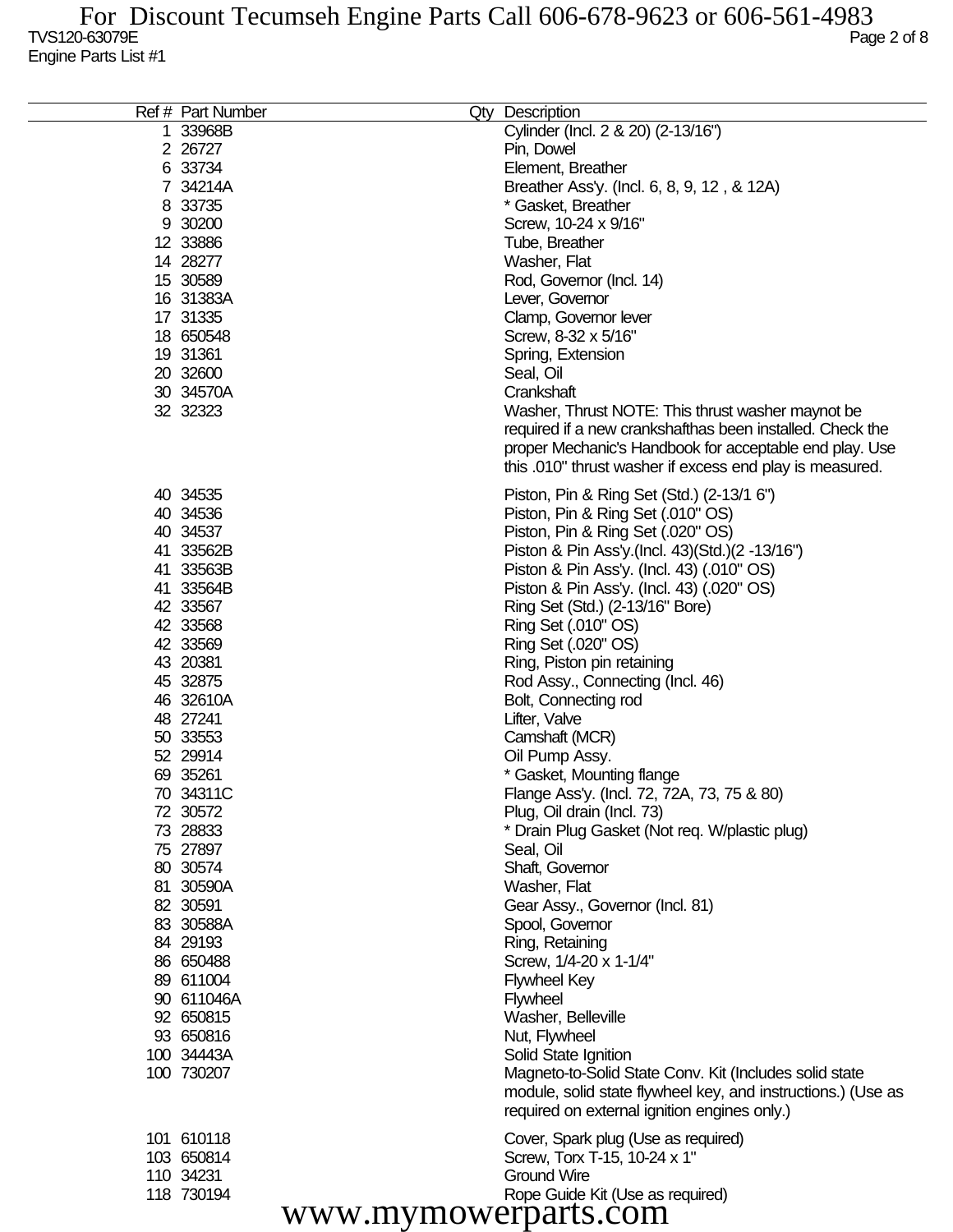| Ref # Part Number | Qty Description                                           |
|-------------------|-----------------------------------------------------------|
| 119 33554A        | * Gasket, Head                                            |
| 120 34342         | Head, Cylinder                                            |
| 125 29314B        | Intake Valve (Std.) (Incl. 151) (Conventional Ports)      |
| 125 29315C        | Intake Valve (1/32" OS) (Incl. 151) (Conventional Ports)  |
| 125 29313C        | Exhaust Valve (Std.) (Incl. 151) (Inverted Ports)         |
| 126 29313C        | Exhaust Valve (Std.) (Incl. 151) (Conventional Ports)     |
| 126 29315C        |                                                           |
| 126 34776         | Exhaust Valve (1/32" OS) (Incl. 151) (Conventional Ports) |
|                   | Exhaust Valve (Std.) (Incl. 151) (Conventional Ports)     |
| 126 32644A        | Intake Valve (Incl. 151) (Inverted Po rts)                |
| 130 6021A         | Screw, 5/16-18 x 1-1/2" (Use as requi red)                |
| 130 650697A       | Screw, 5/16-18 x 2-1/2" (Use as requi red)                |
| 135 35395         | Resistor Spark Plug (RJ19LM)                              |
| 150 31672         | Spring, Valve                                             |
| 151 31673         | Cap, Lower valve spring                                   |
| 169 27234A        | Gasket, Valve spring box cover                            |
| 172 32755         | Cover, Valve spring box                                   |
| 174 650128        | Screw, 10-24 x 1/2"                                       |
| 178 29752         | Nut & Lockwasher, 1/4-28                                  |
| 182 6201          | Screw, 1/4-28 x 7/8"                                      |
| 184 26756         | * Gasket, Carburetor                                      |
| 186 34337         | Link, Governor spring                                     |
| 200 33131A        | Control Bracket (Incl. 202 thru 206)                      |
| 202 33802         |                                                           |
|                   | Spring, Compression                                       |
| 203 31342         | Spring, Compression                                       |
| 204 650549        | Screw, 5-40 x 7/16"                                       |
| 205 650777        | Screw, 6-32 x 21/32"                                      |
| 206 610973        | Terminal (Use as required)                                |
| 207 34336         | Link, Throttle                                            |
| 209 30200         | Screw, 10-24 x 9/16"                                      |
| 210 27793         | Clip, Conduit                                             |
| 211 28942         | Screw, 10-32 x 3/8"                                       |
| 223 650451        | Screw, 1/4-20 x 1"                                        |
| 224 34690A        | * Gasket, Intake pipe                                     |
| 238 650806        | Screw, 10-32 x 5/8"                                       |
| 239 34338         | * Gasket, Air cleaner                                     |
| 240 34858         | Body, Air cleaner                                         |
| 246D 34927        | Felt, Air Cleaner                                         |
| 246E 35435        | Filter, Pre-air (Use as required)                         |
| 246 34340         | Element, Air cleaner                                      |
| 250 34341A        | Cover, Air cleaner                                        |
|                   |                                                           |
| 260B 35484        | Housing, Blower                                           |
| 261 30200         | Screw, 10-24 x 9/16"                                      |
| 262 650831        | Screw, 1/4-20 x 15/32"                                    |
| 277 792005        | Screw, 1/4-20 x 2-1/2" (Use as requir ed)                 |
| 277 650795        | Screw, 1/4-20 x 2-1/4" (Use as requir ed)                 |
| 277 650774        | Screw, 1/4-20 x 2-3/8" (Use as requir ed)                 |
| 285 35000         | Hub, Starter                                              |
| 287B 650884       | Screw, 8-32 x 1/2"                                        |
| 290 34357         | Fuel Line (Epichlorohydrin 6-3/4")(17 cm)                 |
| 290 29774         | Fuel Line(Braided 8-1/4")(21 cm)(Use as req.)             |
| 290 30705         | Fuel Line (Braided 16")(40 cm)(Use as req.)               |
| 290 30962         | Fuel Line (Braided 32")(81 cm)(Use as req.)               |
| 292 26460         | Clamp, Fuel line                                          |
| 298 28763         | Screw, 10-32 x 35/64"                                     |
| 301 33032         | Fuel Cap (Use as required)                                |
| 305 34264         | Oil Fill Tube                                             |
|                   |                                                           |
| 306 34265         | Gasket, Oil fill tube                                     |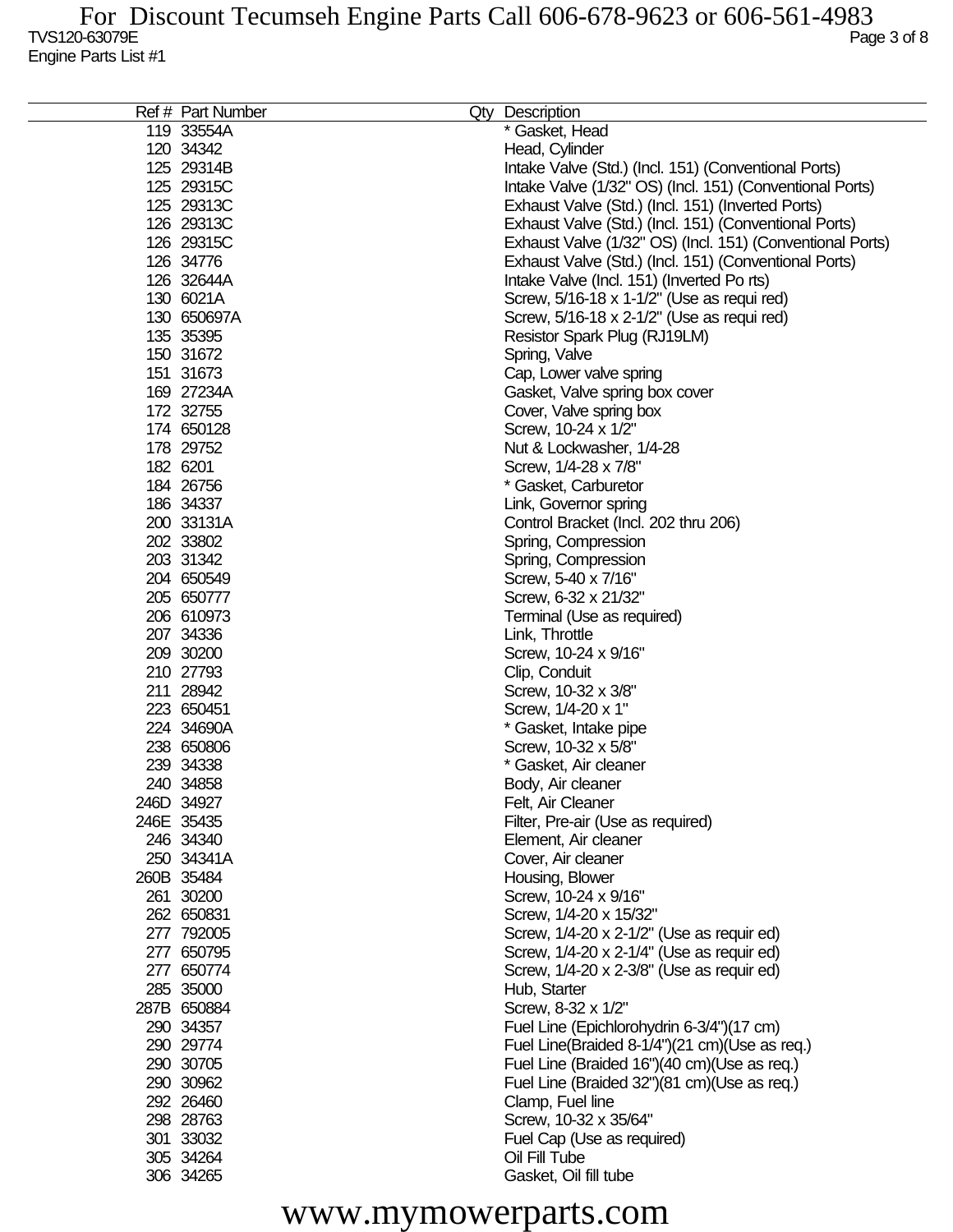| Ref # Part Number                                                                                                                                                                                        | Qty Description                                                                                                                                                                                                                                                                                                                                                                                                                                              |
|----------------------------------------------------------------------------------------------------------------------------------------------------------------------------------------------------------|--------------------------------------------------------------------------------------------------------------------------------------------------------------------------------------------------------------------------------------------------------------------------------------------------------------------------------------------------------------------------------------------------------------------------------------------------------------|
| 306 34282                                                                                                                                                                                                | "O" Ring (This "O" ring is required with metal fill tube only<br>when replacement mounting flange with .777 dia. oil fill hole<br>has been used.)                                                                                                                                                                                                                                                                                                            |
| 307 33590<br>309 650562<br>310 34267<br>313 34080<br>327 35392<br>370H 34387<br>370J 34870<br>370A 34346<br>379 631021<br>380 632099                                                                     | "O" Ring<br>Screw, 10-32 x 1/2"<br>Oil Dipstick (Incl. 150)<br>Spacer, Flywheel key<br>Plug, Starter<br>Decal, Instruction (Optional)<br>Decal, Instruction (Optional)<br>Decal, Instruction<br>Inlet Needle, Seat & Clip Assy.<br>Carburetor (Incl. 184) (Refer to Division 5, Section A, page<br>A2-6 or Fiche 8A, Grid E-9 for breakdown)                                                                                                                 |
| 390B 590635                                                                                                                                                                                              | Rewind Starter (Refer to Division 5, Section C, page 34 or<br>Fiche 8A, Grid G-5 for breakdown)                                                                                                                                                                                                                                                                                                                                                              |
| 400 33740D<br>420 730225<br>425 730571<br>426 32203<br>427 32204<br>436 611006<br>437 30551<br>438 610947<br>439 610955<br>440 30992<br>442 610385<br>443 610408<br>444 29181<br>445 610593<br>446 33356 | * Gasket Set (Incl. items marked *)<br>SAE 30, 4-Cycle Engine Oil (Quart)<br>Starter Muff Kit (Incl.370J,426,427)(Opt.)<br>Starter Air Cleaner (Optional)<br>Starter Air Cleaner Bracket (Optional)<br>Stator Plate Ass'y.(Incl.377,378,437, 442-448)<br>Spring, Breaker box cover<br>Cover, Dust<br>Gasket, Stator cover<br>Cam, Breaker<br>Washer<br>Nut, 8-32<br>Breaker Fastening Screw & Washer<br><b>Condenser Fastening Screw</b><br>Terminal, Ground |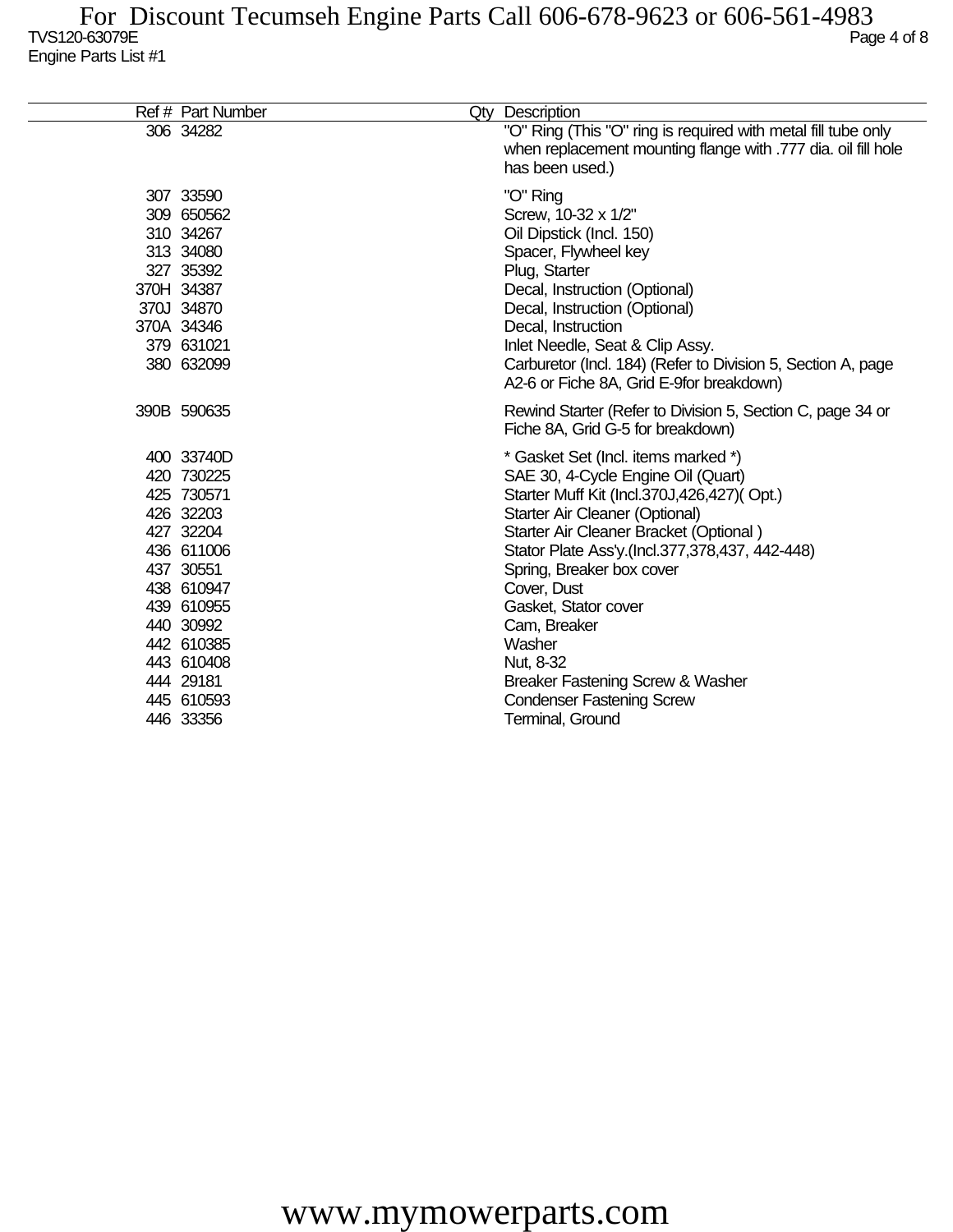TVS120-63079E Page 5 of 8 Engine Parts List #2 For Discount Tecumseh Engine Parts Call 606-678-9623 or 606-561-4983

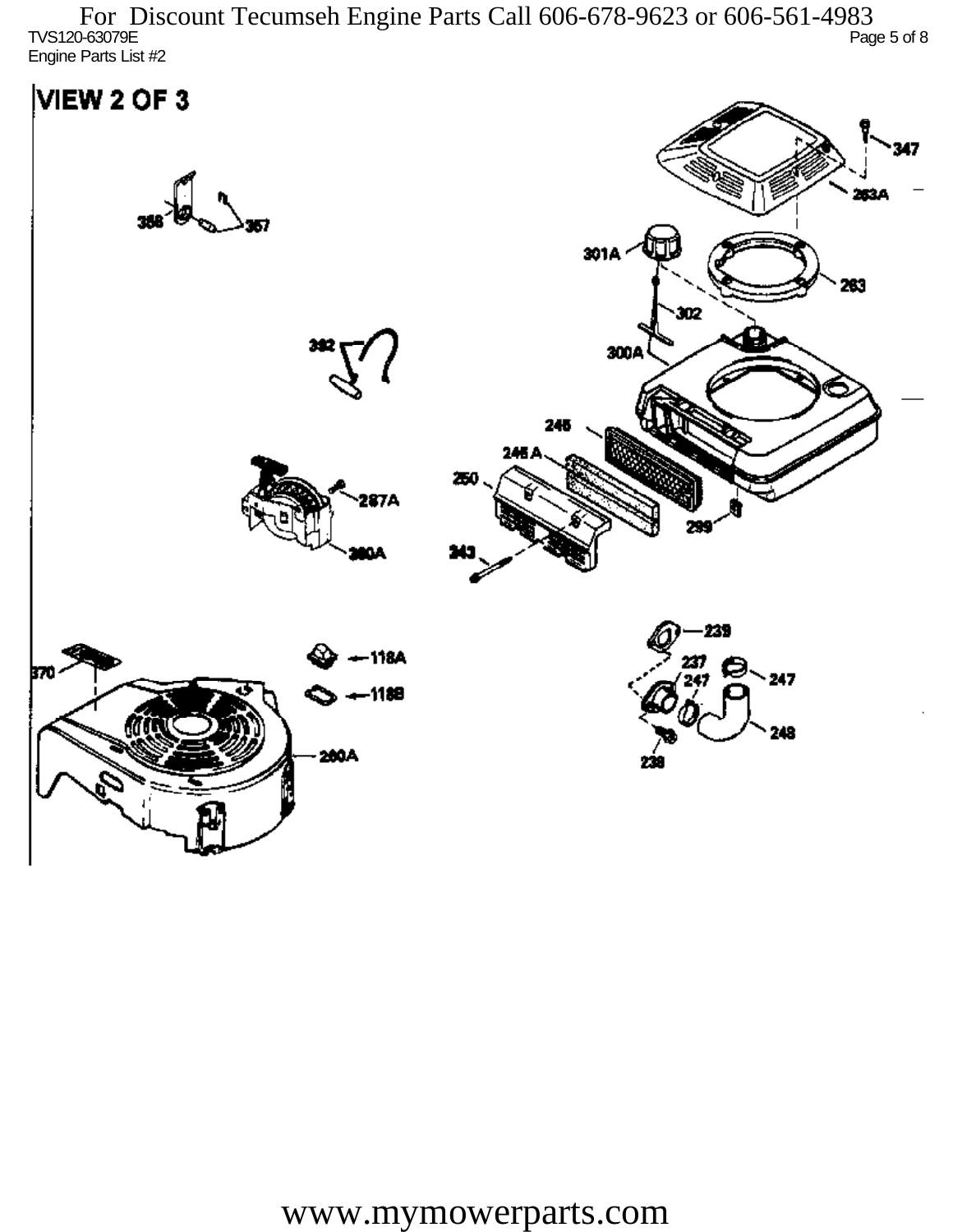|      | Ref # Part Number                                                                                                                                                                                               | Qty Description                                                                                                                                                                                                                                                                                                                                                                                                                                                                                                                             |
|------|-----------------------------------------------------------------------------------------------------------------------------------------------------------------------------------------------------------------|---------------------------------------------------------------------------------------------------------------------------------------------------------------------------------------------------------------------------------------------------------------------------------------------------------------------------------------------------------------------------------------------------------------------------------------------------------------------------------------------------------------------------------------------|
|      | 32 32323                                                                                                                                                                                                        | Washer, Thrust NOTE: This thrust washer maynot be<br>required if a new crankshafthas been installed. Check the<br>proper Mechanic's Handbook for acceptable end play. Use<br>this .010" thrust washer if excess end play is measured.                                                                                                                                                                                                                                                                                                       |
| 287A | 118 730194<br>238 650806<br>239 34338<br>246D 34927<br>246E 35435<br>246 34340<br>250 34341A<br>260B 35484<br>287A 650735<br>287B 650884<br>300A 34476<br>370 550223<br>370H 34387<br>370J 34870<br>390B 590635 | Rope Guide Kit (Use as required)<br>Screw, 10-32 x 5/8"<br>* Gasket, Air cleaner<br>Felt, Air Cleaner<br>Filter, Pre-air (Use as required)<br>Element, Air cleaner<br>Cover, Air cleaner<br>Housing, Blower<br>Screw, 10-24 x 3/8" (Use as required)<br>Pop Rivet (3/16" Dia.) (Purchase loca lly)<br>Screw, 8-32 x 1/2"<br>Fuel Tank (Incl. 292 & 301)<br>Decal, Name<br>Decal, Instruction (Optional)<br>Decal, Instruction (Optional)<br>Rewind Starter (Refer to Division 5, Section C, page 34 or<br>Fiche 8A, Grid G-5 for breakdown) |
|      | 425 730571<br>426 32203<br>427 32204<br>436 611006<br>437 30551<br>438 610947<br>439 610955<br>440 30992<br>442 610385<br>443 610408<br>444 29181<br>445 610593<br>446 33356                                    | Starter Muff Kit (Incl.370J,426,427)(Opt.)<br>Starter Air Cleaner (Optional)<br>Starter Air Cleaner Bracket (Optional)<br>Stator Plate Ass'y (Incl.377,378,437, 442-448)<br>Spring, Breaker box cover<br>Cover, Dust<br>Gasket, Stator cover<br>Cam, Breaker<br>Washer<br>Nut, 8-32<br>Breaker Fastening Screw & Washer<br><b>Condenser Fastening Screw</b><br>Terminal, Ground                                                                                                                                                             |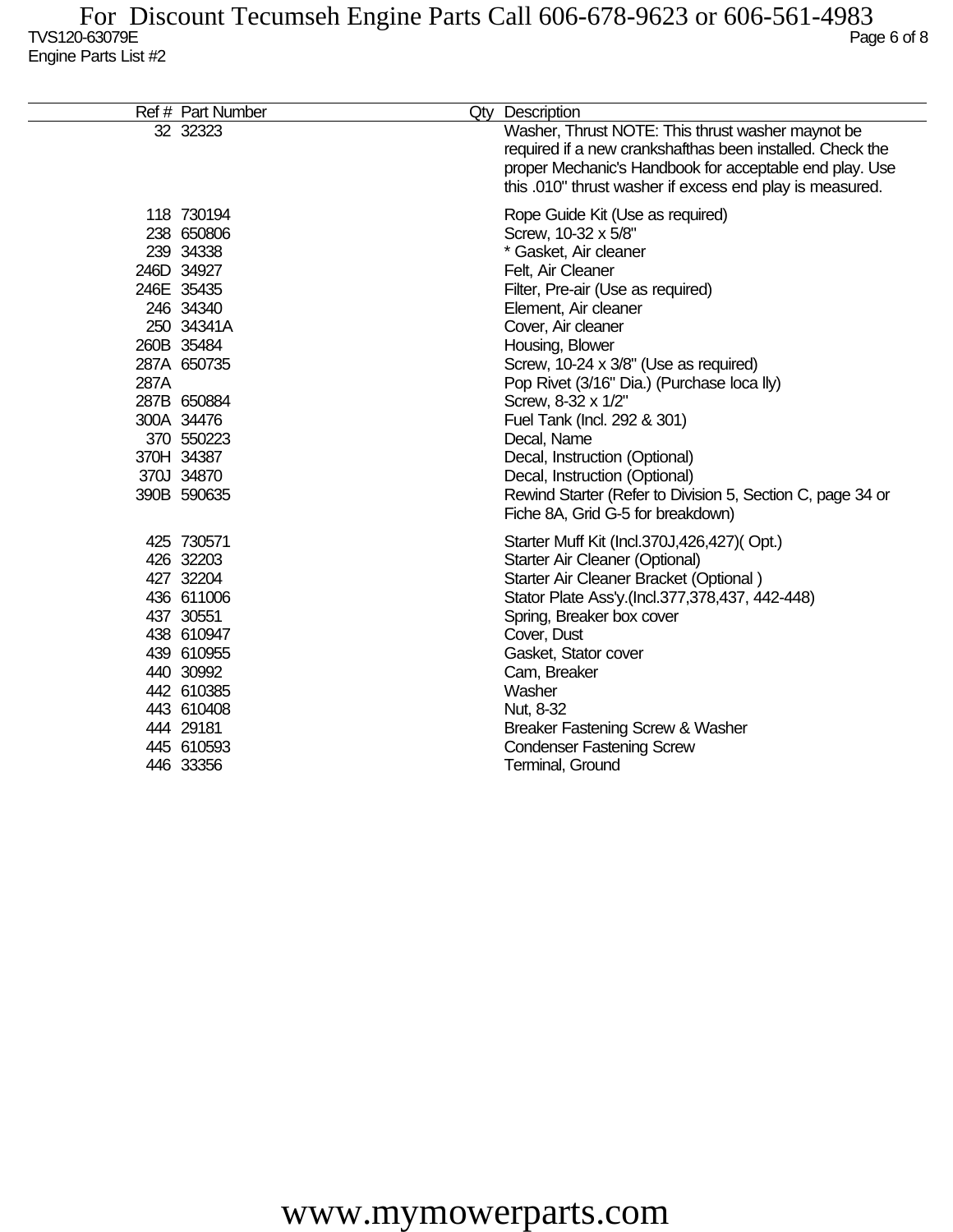TVS120-63079E Page 7 of 8 Engine Parts List #3 For Discount Tecumseh Engine Parts Call 606-678-9623 or 606-561-4983